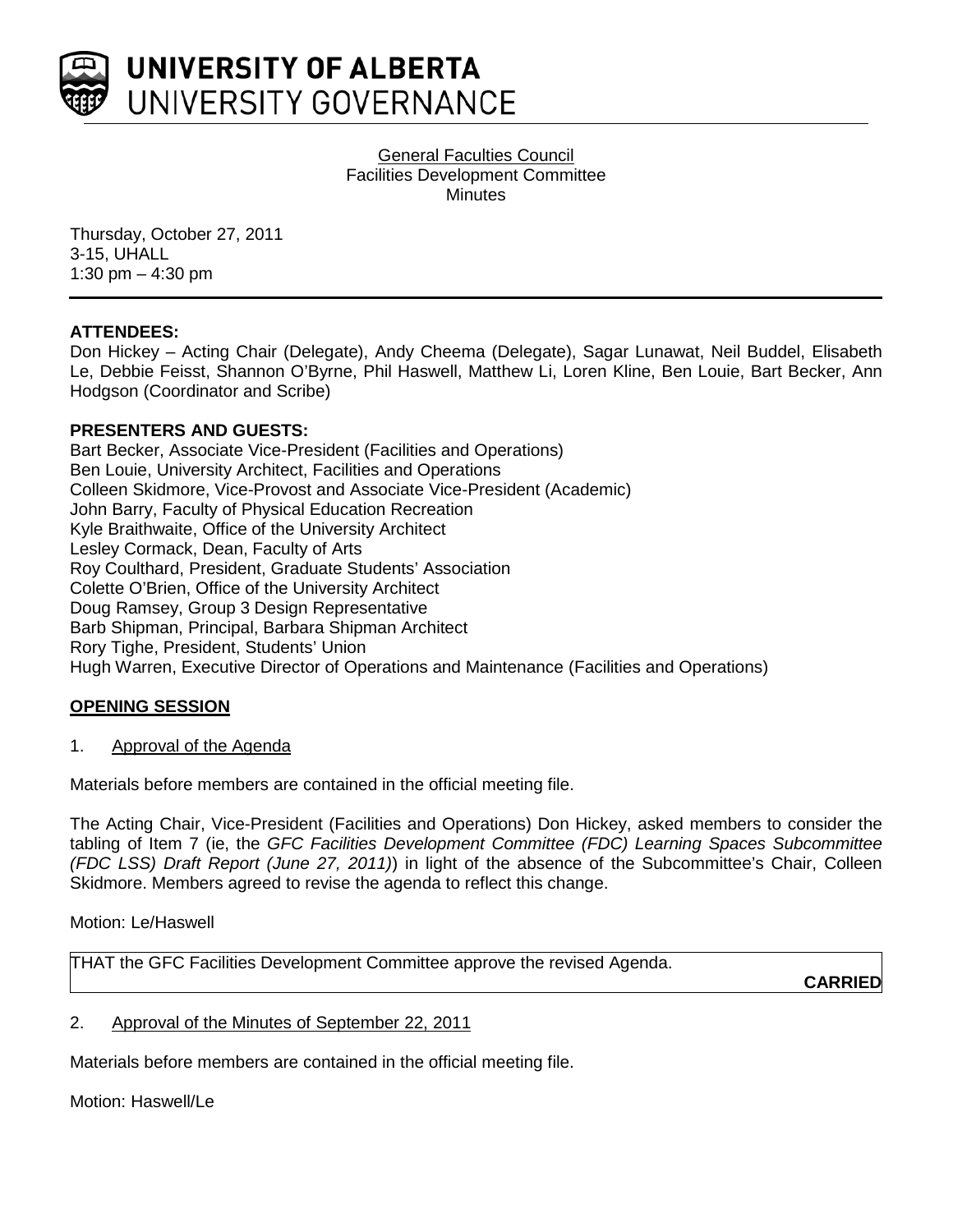THAT the GFC Facilities Development Committee approve the Minutes of September 22, 2011.

### **CARRIED**

## 3. Comments from the Chair (no documents)

There were no comments from the Acting Chair.

# **ACTION ITEMS**

4. Fine Arts General Space Program

Materials before members are contained in the official meeting file.

*Presenters:* Ben Louie, University Architect, Facilities and Operations; Lesley Cormack, Dean, Faculty of Arts; Barb Shipman, Principal, Barbara Shipman Architect; Colette O'Brien, Office of the University Architect.

*Purpose of the Proposal:* To form the basis for further planning for the Faculty of Arts' three Fine Arts Departments (Art and Design, Drama, and Music).

#### *Discussion:*

Acting Chair Hickey invited Mr Louie to welcome the Fine Arts General Space Program presentation team to the table. Mr Louie introduced his team members and provided a brief synopsis of the project's history, leading up to the development of the General Space Program (GSP). Mr Louie indicated the critical need to update the existing General Space Program, thereby enabling future planning and alignment with the 2011- 2015 Academic Plan.

Dean Cormack identified key faculty drivers that were instrumental in supporting the three Faculty of Arts' Fine Arts Departments (Art and Design, Drama, and Music), and guiding the construct of an updated GSP.

Aided by the support of a comprehensive PowerPoint presentation, Ms O'Brien reiterated the purpose and planning of the GSP document.

The presentation was well-received by the Committee. Members of the Fine Arts (GSP) presentation team responded to members' questions, including queries relating to joint-use/student space management.

## Motion: Le/Buddel

THAT the GFC Facilities Development Committee approve, under delegated authority from General Faculties Council and on the recommendation of Planning and Infrastructure, the proposed Fine Arts General Space Program (as set forth in Attachment 2) as the basis for further planning.

**CARRIED**

## 5. Physical Activity and Wellness (PAW) Centre Design Development Report

Materials before members are contained in the official meeting file.

*Presenter:* Ben Louie, University Architect, Facilities and Operations; Roy Coulthard, President, Graduate Students' Association; Rory Tighe, President, Students' Union; John Barry, Faculty of Physical Education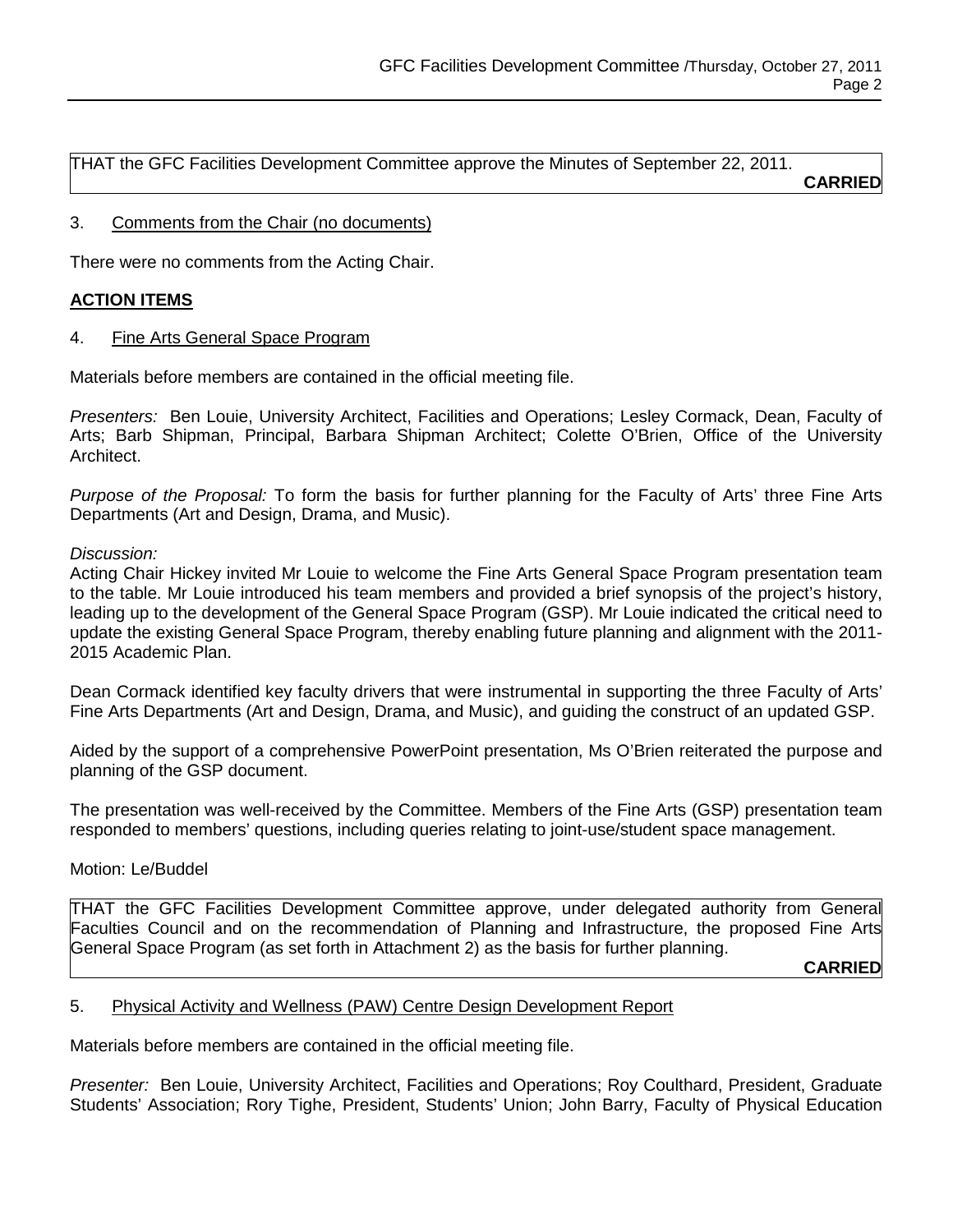Recreation; Kyle Braithwaite, Office of the University Architect; Doug Ramsey, Group 2 Design Representative.

*Purpose of the Proposal:* To approve the Physical Activity and Wellness (PAW) Centre – Design Development Report which advances the design into the next phase of construction documents.

#### *Discussion:*

Acting Chair Hickey invited Mr Louie to introduce the Physical Activity and Wellness Centre – Design Development Report; he welcomed all PAW Presentation Team members to the table. Graduate Students' Association President Coulthard provided a detailed account of the original initiative and design concepts and spoke, as well, to the two student referendums which have contributed to the comprehensive report. Mr Coulthard noted that the refined design report before members has evolved through significant consultations and extensive amounts of collaboration. Students' Union President Tighe identified the key strategic objectives within the current design report.

Mr Louie presented an in-depth summary of the design development report, aided by the support of a PowerPoint presentation, which served to inform members of the overall design process, including the challenges and opportunities, design principles, and its alignment to the University of Alberta's Long Range Development Plan (LRDP).

The PAW Presentation Team received positive feedback from members and responded to their general queries and comments, including questions on campus/pedestrian traffic flows and interactions through the social street configuration, sustainability initiatives, student/staff spaces, user privacy, and University vehicle/maintenance congestion. Mr Louie highlighted the order of progressive steps within the consultation and approval processes for this project.

THAT the GFC Facilities Development Committee approve, under delegated authority from General Faculties Council and on the recommendation of Planning and Project Delivery, the proposed Physical Activity and Wellness (PAW) Centre Design Development Report, as set forth in Attachment 2, as the basis for developing contract documents.

#### **CARRIED UNANMIOUSLY**

## **DISCUSSION ITEMS**

#### 6. Balmoral Repurposing - Exterior Design Review

Materials before members are contained in the official meeting file.

*Presenters:* Bart Becker, Associate Vice-President (Facilities and Operations); Hugh Warren, Executive Director of Operations and Maintenance (Facilities and Operations)

*Purpose of the Proposal:* As part of the Design-Build Construction (DBC) process, the contract team (Stuart Olson Dominion Construction) is required to submit renderings of the external look of the facility to the University for review and input. The first draft of renderings (as before members) will be reviewed by: GFC Facilities Development Committee (FDC), Facilities and Operations, the Belgravia Community, Project Steering Committee (includes Alberta Health Services (AHS), Alberta Infrastructure (AI), Alberta Health and Wellness (AHW), Advanced Education and Technology (AET) and the University of Alberta (UofA))..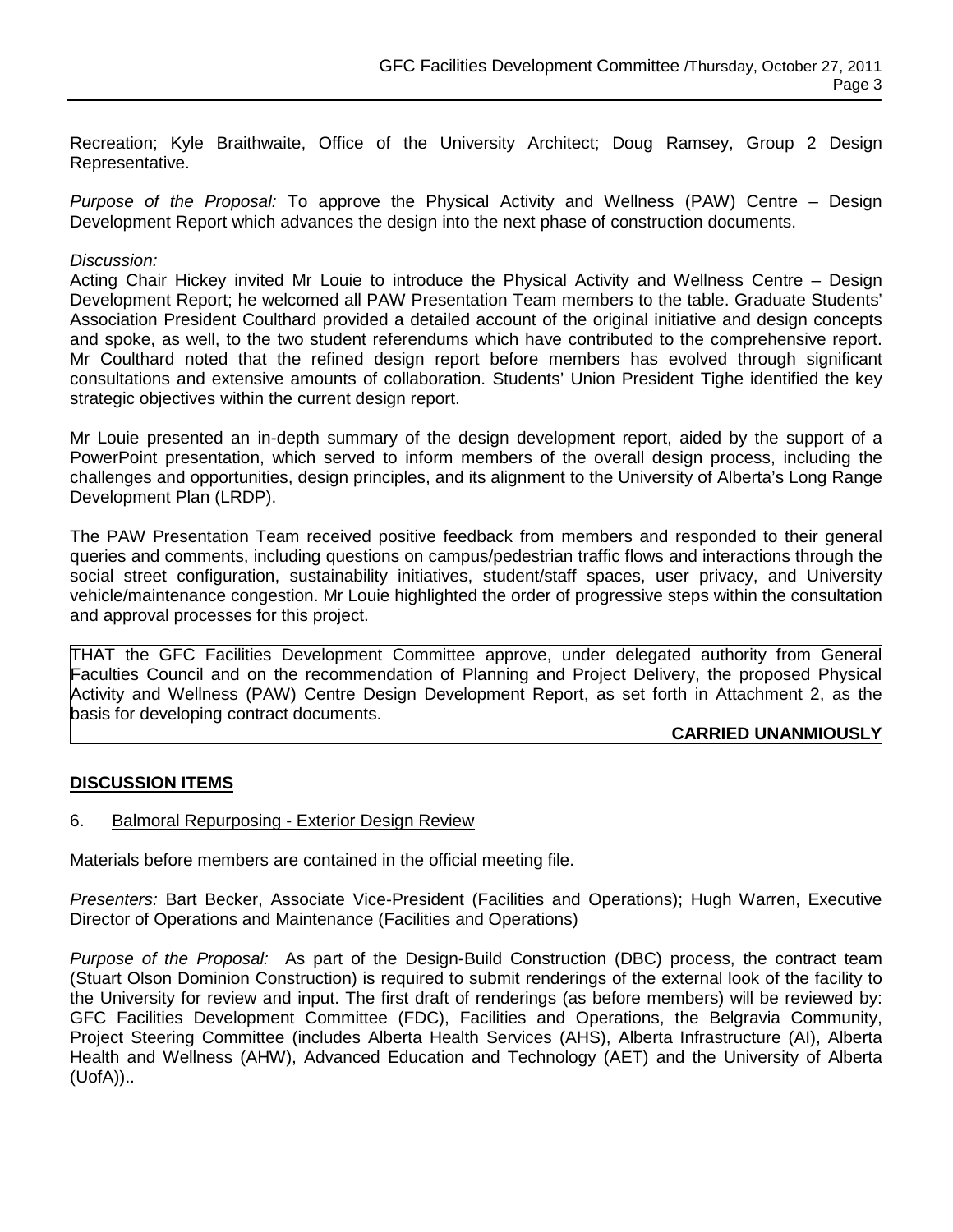# *Discussion:*

Acting Chair Hickey invited Mr Becker to introduce the report on the Balmoral Repurposing - Exterior Design Review to members. Mr Becker welcomed Mr Warren to join him in presenting the report. Aided by the support of a detailed PowerPoint presentation, Mr Warren summarized the Balmoral renderings by highlighting the three options, as presented to the University community on October 26, 2011; and reporting that the outcome of the October 26, 2011 community consultation session indicated consensus appeared centred on (preferred) Option B.

Mr Warren received feedback and responded to questions from members. He indicated that the next step for this project's development process will be to bring this item back to the next meeting of GFC FDC for the Committee's formal consideration and approval.

7. GFC Facilities Development Committee (FDC) Learning Spaces Subcommittee (FDC LSS) Draft Report (June 27, 2011)

This item was removed from the Agenda and will be discussed at the next meeting of the GFC FDC scheduled on November 24 2011.

8. Projects Update from the Associate Vice-President (Facilities and Operations) (no documents)

*Presenter:* Bart Becker, Associate Vice-President (Facilities and Operations)

*Purpose of the Proposal:* For discussion/information.

### *Discussion:*

Mr Becker provided a brief status report on a number of capital projects that are nearing completion or are currently in various stages of development, highlighting the:

- *ICE building:* UofA continues to work with community leagues and community relations on this project.
- *Edmonton Clinic Health Academy (ECHA):* The lower three floors are occupied by staff; by December, most faculty and staff will be moved in; an `oversight committee' will be established to manage issues which may arise and on an ongoing basis; the ECHA Grand Opening date is being finalized for some time in January, 2012 through Government Relations— GFC FDC will be advised of the date.
- *North Power Plant:* UofA continues to work with student representatives on this project.
- *Dent/Pharmacy building:* Facilities and Operations will bring a design development report to GFC FDC when it becomes available.
- *Katz building:* Sector planning is ongoing (housing, space planning, amenities planning).
- *South Campus/LRDC-North:* Sector planning is ongoing (community consultations, focus group, open houses); a general open house will be facilitated for late Winter (late February, 2012).

## 9. Question Period

A member posed a question concerning a safety concern (pedestrian/cyclist/wheelchair traffic) with the